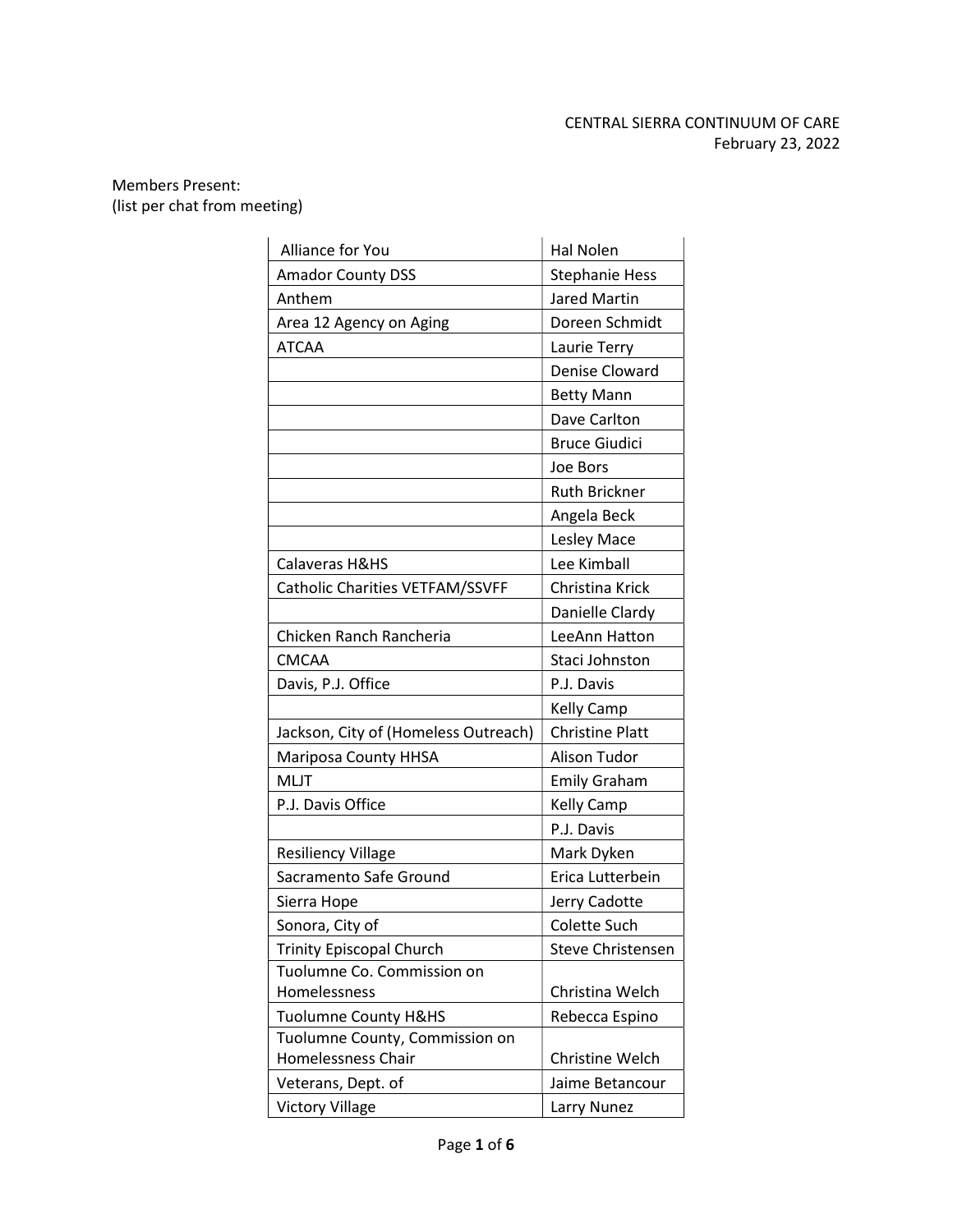## 1. Call to Order

Meeting was called to order at 10:32 AM. P.J. Davis facilitated the meeting of the Governing Board.

## 2. Roll Call

Quorum met.

3. Welcome – Introductions – Announcements None.

## 4. Public Comment

Emily Graham, MLJT, discussed Homeless Hiring Tax Credits Program. Program began January 2022. Employee must have a home and receiving homeless services in last 12 months, obtain certification from CoC for eligibility and employer registers certification when hire (\$10,000 - \$30,000 credit/year). What organization will work out how to be certified, have certification forms and recognize employment? Denise Cloward advised of December training held, but does not know for sure what form will be used and there are privacy issues. Denise Cloward will check on if there is a template for a form yet. There is also question of how much information is shared. Form would be from Franchise Tax Board. It is a collective effort to get enough information, but not invade privacy. This is for any employer, depends on hours and what are asked to do. Employer hires, gets CoC certification form, register within 30 days for a new employee with reserve tax credit attached and next year files tax report with credit. Employer pays 120% of California minimum wage for 25 or fewer hours per week. Emily Graham will give presentation in March. She further advised you could contact the State for CoC form, on their website or via e-mail. They will release list of contacts at CoCs and Franchise Tax Board. Alternate contact for March is Denise Cloward.

Dave Carlton advised lots of Homeless Prevention (HP) dollars coming down and need CES survey entries in place. Referrals will work the same.

Jaime Betancour announced he will be stepping down in 6 months and will keep all apprised of status.

Danielle Clardy, Catholic Charities in Sonora, announced that they have a new covid emergency rental assistance grant in Tuolumne County including rent up to 7 months rental arrears plus 8 months rentals forward as well as utilities since 4/1/20. Flyer will be sent out with minutes.

5. Additions or Deletions to the Agenda None.

## 6. Approval of the Agenda

Motion was made by Staci Johnston, seconded by Jerry Cadotte to approve the agenda with roll call votes for approval of this item (unanimous approval): Amador H&HS, ATCAA, Calaveras H&HS, CMCAA, Dept. of Veterans Affairs, MLJT, Sierra Hope, Tuolumne H&HS, Victory Village.

## 7. Presentations –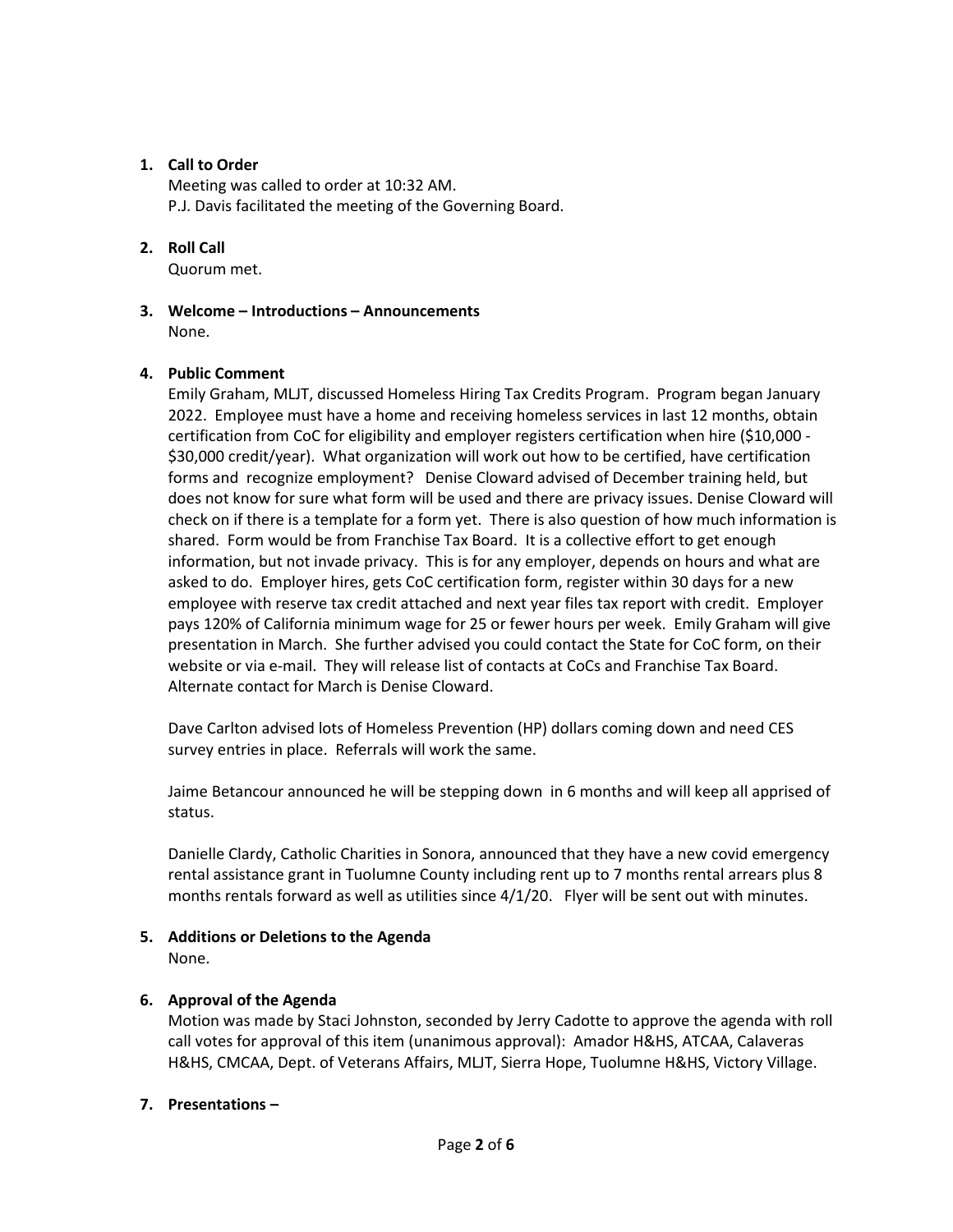None.

## 8. Consent Calendar

8.1 Approve CSCoC Governing Board Minutes of Meeting held on January 19, 2022 Motion was made by Larry , seconded by Jerry Cadotte to approve the minutes of January 19, 2022 Board meeting with roll call votes for approval of this item (unanimous approval): Amador H&HS, ATCAA, Calaveras H&HS, CMCAA, Dept. of Veterans Affairs, MLJT, Sierra Hope, Tuolumne H&HS, Victory Village.

## 9. Old Business/Standing Agenda Items

9.1 Report(s) from committee meeting(s) held before CSCoC Meeting, if any

## ESG and Other Fund Development

P.J. Davis advised they tried to meet twice, but not successful. Would like to suggest that we merge ESG and Other Fund Development Committee with Review and Rank Committee as they share membership. Will be discussed further in minutes.

## Governance Committee – Youth Advisory Committee

P.J. Davis advised committee reviewed the strategic plan by tackling current one and draft to outline and send with notes to the Governing Board in March for vote. HHAP Round 3 updates need to be in that. Each county's plan have to be in the CSCoC strategic plan.

Kelly Camp advised the Youth Advisory Committee had met and are making headway in getting more people involved. They have identified names of people that they would like to be involved in the Youth Action Board. She has checked with other states on how to structure the Youth Advisory Committee which makes recommendations to the Youth Action Board. MLJT has offered to provide space for group meetings (including virtually) and food will be available. She is following up next week. They are also looking at small funds incentive to offer youth members to get on the Board.

MLJT is looking at under 24 years of age youth at their agency in work experience program (i.e., trainee in agencies in such areas as Human Services training) with the provision to also be on the Youth Action Board as part of program to bolster youth outreach workers. Let Emily Graham know of possible youth for the Youth Action Board.

## Review and Rank Committee

P.J. Davis advised that this committee met today and discussed including language promotion for CoC in reports, etc. and share CoC logo. Also developed RFP revised scoring tool. Of possible 125 points, if an applicant gets below 65 points, will not be considered for funding. Letter of intent will be needed from applicants as well as recommended training participation.

## CES/HMIS Committee

Per Dave Carlton, Committee has not met but will schedule for next month at 9:30 AM before March's Governance Board meeting and will discuss details of HP surveys and dollars through Catholic Charities.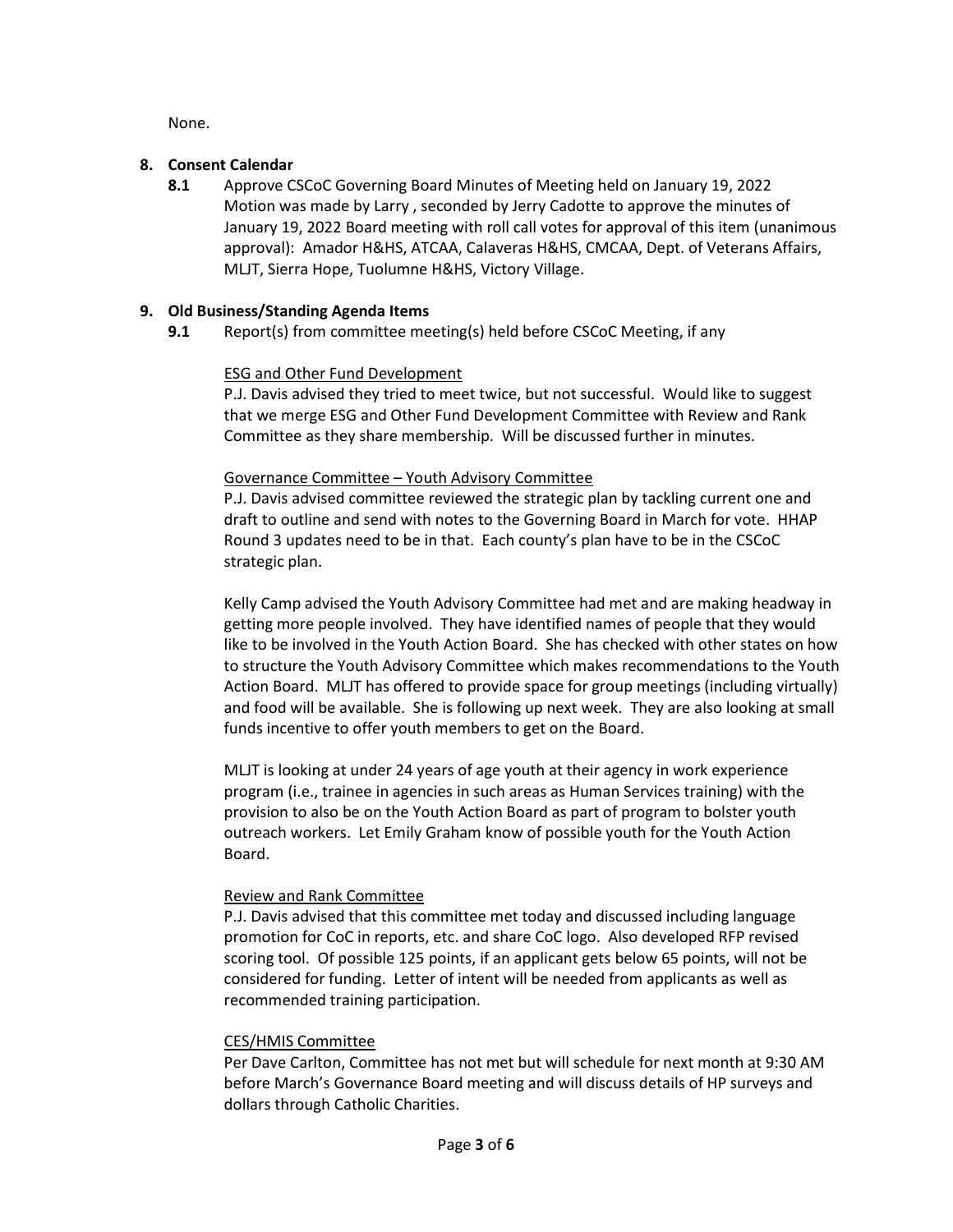## Veterans Committee

Jaime Betancour advised this committee tracks veterans, where they are, what housing do they have, when discharged and everyone has signed release of information waivers. They will also continue reviewing list.

#### Point in Time Count Committee

Jerry Cadotte and Dave Carlton may include this item in the March agenda. The committee has not met, Dave Carlton is compiling information and entering data in HMIS. There are youth count questions. Report can be updated in March with progress report in April.

## 9.2 Homeless Task Forces (Amador/Calaveras/Mariposa/Tuolumne)

## Amador

Christine Platt advised she has run a mobile shower for the lasts 3 months, once per week, five hours per day with other agencies invited to come and talk with clients (i.e., JPD Heart program, Roads Home). People are increasingly asking about services, no chaos, relocated a couple of people back home and others are getting jobs. She now has an office that people can use by appointment for such things as accessing Social Security accounts or do online training for jobs/applications. She will be putting an article in the Ledger Dispatch and will send a copy to Kelly Camp.

Denise Cloward advised that the Amador Task Force is functioning well. The No Place Like Home Project has been slated to be by the transit station. A house has been purchased on downtown Jackson and renovations are currently being made. It will provide 12-15 beds by fall. The City of Sonora also purchased a house and have started renovations that will also provide 12-15 beds.

Steve Christensen report that Foothill Conservancy continues to go out each month and clean up camps, the latest being the camp under the bridge by the hospital.

## Calaveras

Changes on homeless project structure are done and will be presented on Board agenda followed by a kick-off event.

Mariposa No members present.

## Tuolumne

Tina Welch reported that they are putting in application for funding of a feasibility study for navigation center in Sonora. There has been a large homeless site burst into the county and they are trying to find tents for folks. Want to provide more overnight camping and affordable housing. Are talking with different counties on how to do this.

Christine Platt suggested look into TikTok presentation on Safe Ground Camping Site model in Sacramento (https://safegroundsac.org) as a safe place that is fenced and open 24 hours/day as well as uses tents and provides onsite case manager.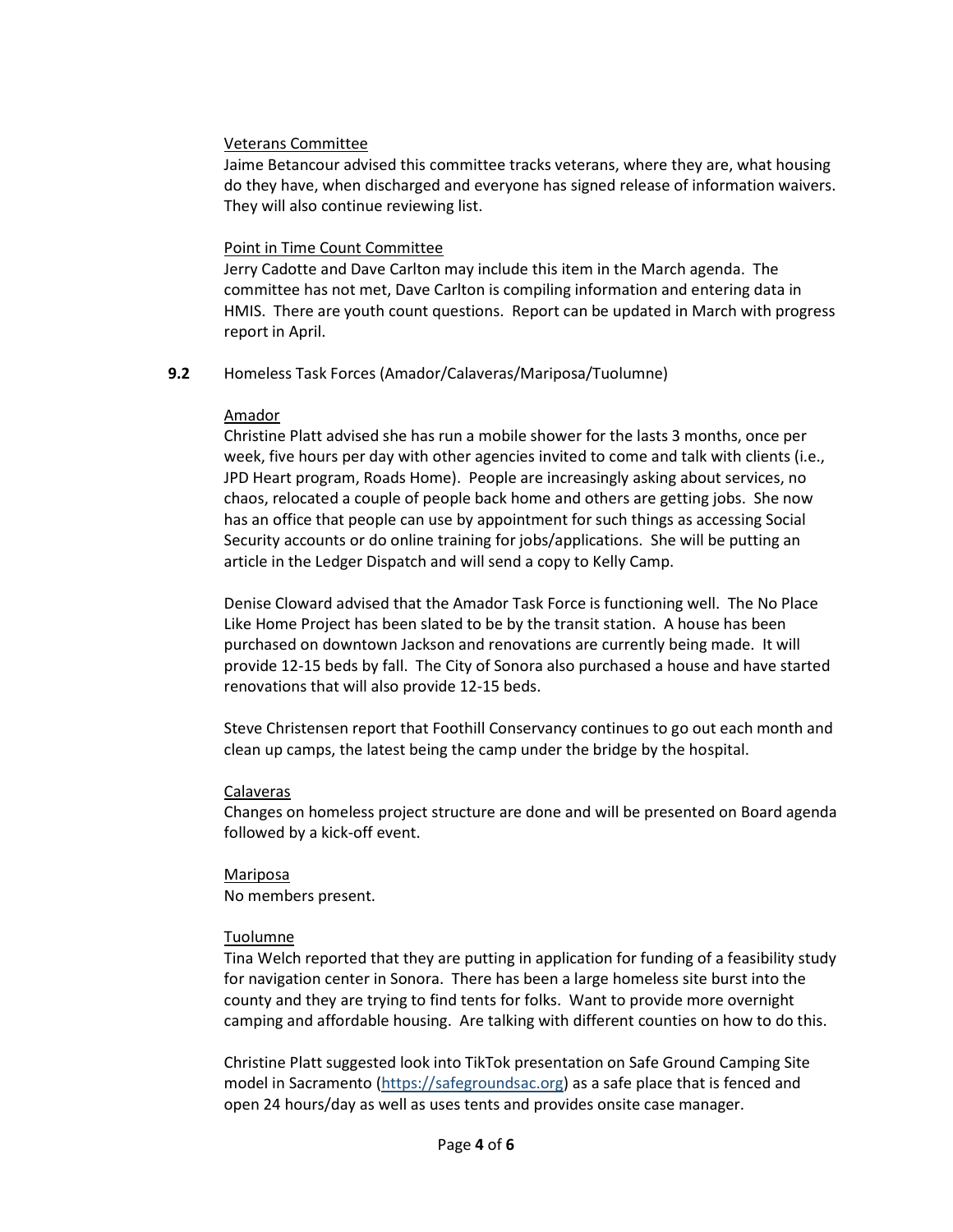9.3 HHAP Round 3/Timing and Process

| -- | <b>THING NOUTED J/THING ONG TTOCCSS</b> |                        |
|----|-----------------------------------------|------------------------|
|    | Letter in                               | May 2022               |
|    | <b>RFP Training</b>                     | <b>June 2022</b>       |
|    | Publish                                 | <b>July 2022</b>       |
|    | <b>Response Due</b>                     | Late August 2022       |
|    | <b>RR</b>                               | September              |
|    | Project Approved                        | September/October 2022 |
|    | Amador                                  | \$577,566              |
|    | Calaveras                               | \$275,727              |
|    | Mariposa                                | \$225,727              |
|    | Tuolumne                                | \$465,617              |
|    |                                         |                        |

Each County lead contact needs to attend California Interagency Council on Homelessness (ICH) meeting on March 10<sup>th</sup>, 1:00. The Landscape Analysis of Needs and Demographics form was reviewed. Dave Carlson will be putting the data in the form. Funding Analysis portion shows what dollars are available and what going to do with it, Outcome Goals includes data and goals, Strategies for Goals can be pulled into CoC strategic plans. Each county needs to complete its own form. Action plans must go in front of County Boards as have to include public comment period. Administrative entity pulls it together for all. How this is completed can affect what we get in Round 4.

## 9.4 Financial Report

Bruce Giudici reported that we are following through on HHAP 1 contracts. Budget changes need to be submitted. Want budget amendment to go out next Monday so will need all changes by Friday. Also, are there any budget changes on HHAP 2? Will be requesting extension to September (currently due end of June) for ESG-CV Round 1 and Round 2. Send billings to Bruce Giudici and Ruth Brickner.

## 10. New Business

10.1 ESG 2022/Administrative Entity

Need to decide on Administrative Entity which is different from Collaborative Applicant for HUD. HUD wants an agency selected to do the work, apply, be fiscally responsible and attend funding committee meetings. Although 10% is allowed for Admin. the most we have gotten is 7% on HHAP 1, 2 and 3 and never exceeded 10%. Review and Rank Committee will talk about any reconsideration for Admin. in March and decide in April.

## 10.2 ESG CV Monitoring

Ruth Brickner advised the State requires monitoring in their requirements and more standardization. They are requesting backup documents. A letter is going out with the process, interviews and evaluations and if there are problems, this can cause corrective action plans.

#### 10.3 HUD Collaborative Applicant

P.J. Davis explained that ATCAA is the HUD Collaborative Applicant and involves working with esnaps and entering key information, annual renewal demands, other grants (i.e., PSH, HMIS, RR) and involves a learning process. It is not funded (other than minimal